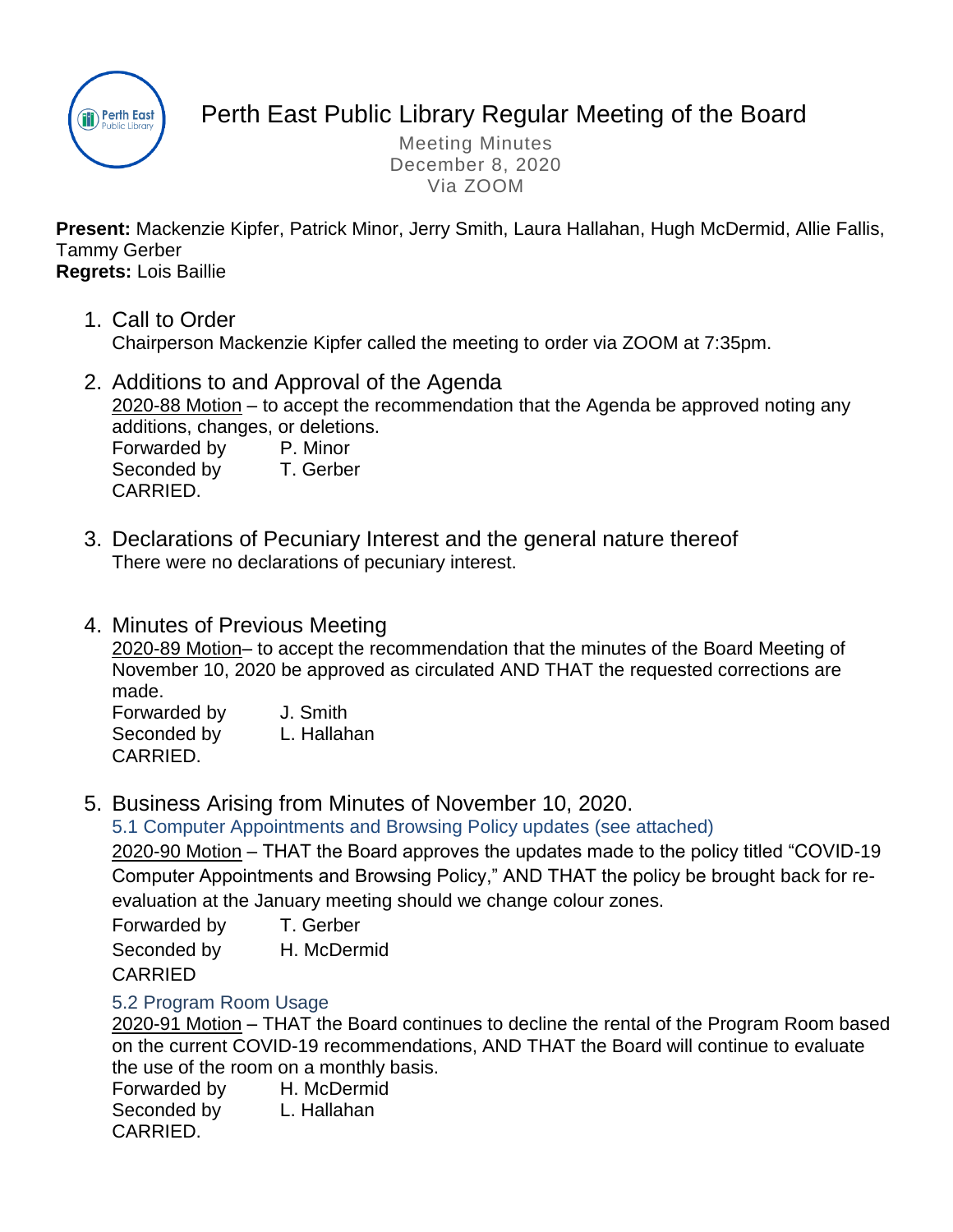- 6. Delegations None.
- 7. Correspondence

7.1 Emergency Community Support Fund – Mobile WiFi Hotspots grant approval 2020-92 Motion – to receive correspondence as information. Forwarded by P. Minor Seconded by H. McDermid CARRIED

8. Finance Report

CARRIED.

8.1 Year-to-Date Reports

2020-93 Motion – THAT the un-audited November Year-to-Date Reports be received as information. Forwarded by T. Gerber Seconded by J. Smith

## 8.2 Accounts Payable

2020-94 Motion– THAT the November informal listing of Accounts Payable be received as information.

Forwarded by P. Minor Seconded by L. Hallahan CARRIED.

- 9. CEO's Report
	- 5.1CEO's Report

2020-95 Motion – THAT the CEO's report be received as information. Forwarded by H. McDermid Seconded by J. Smith CARRIED.

# 10. Committee Reports

- 10.1 Finance Committee discussions had under New Business
- 10.2 Personnel Committee discussions had in Closed Session
- 10.3 Strategic Planning Committee no report.
- 10.4 PCIN Board verbal update from T. Gerber and A. Fallis
- 10.5 SOLS Trustee Council 3 verbal report from M. Kipfer
- 10.6 Council Report **--** verbal report from H. McDermid and J. Smith

# 11. Board Education

None.

# 12. Closed Session Report

12.1 Pursuant to Section 16.1 of the Public Libraries Act, 1990 subsection 4 (d) labour relations or employee negotiations